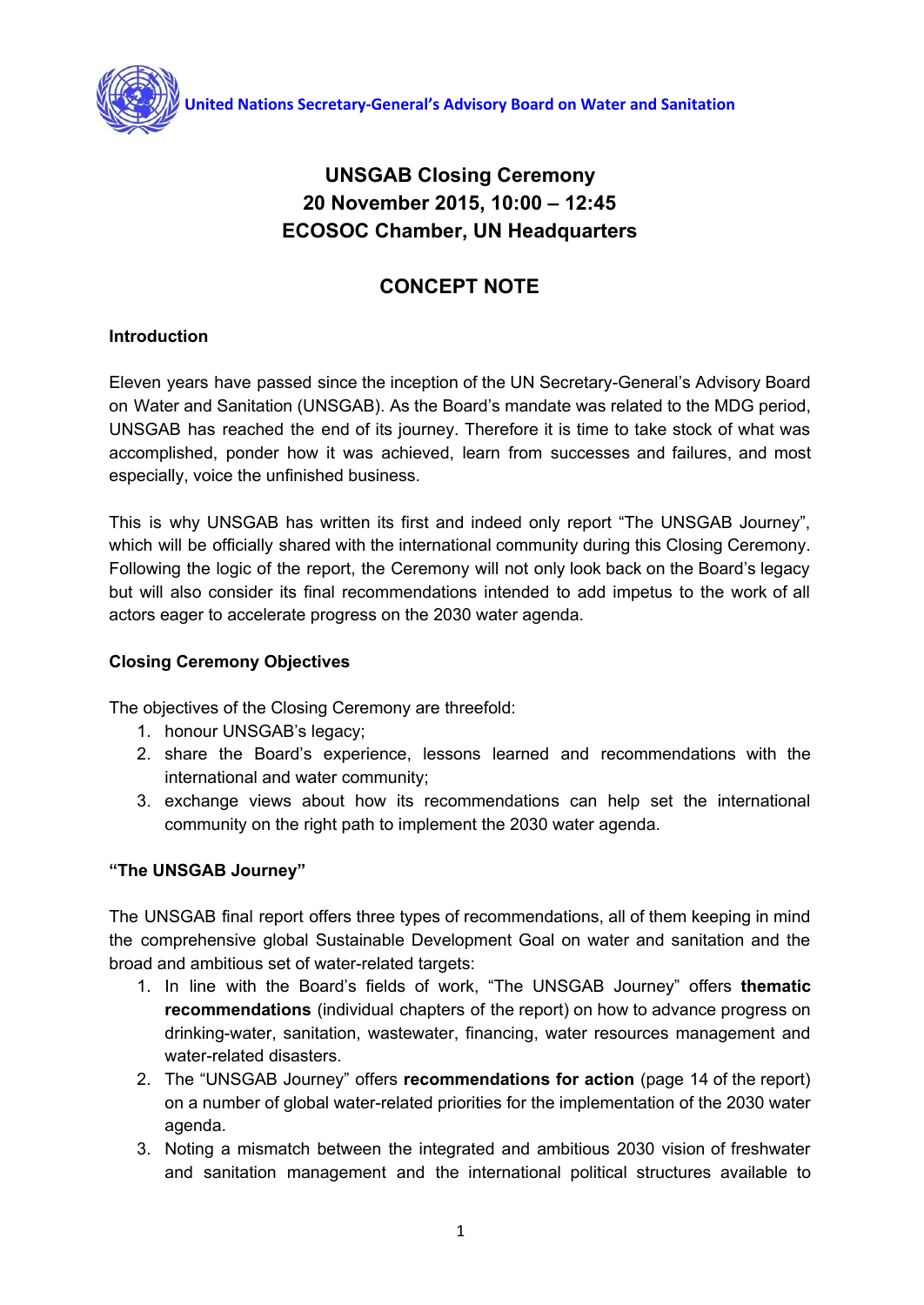contribute to its implementation, the report makes **structural recommendations** for a more effective global water architecture (page 15 of the report).

## **Closing Ceremony Structure**

- **Opening segment** to set the stage and receive overall feedback from global political leaders
- A **first panel** will gather representatives of member states and will focus on the water institutional architecture (recommendations on page 15 of the report)
- A **second panel** will gather representatives of UN agencies, international NGOs, International Financial Institutions and bilateral donors and will focus on the implementation of the water-related targets of the 2030 Sustainable Development Agenda (chapter recommendations and recommendations on page 14 of the report).
- **Closing remarks**by the UNSGAB Chair to wrap up the session

For the first panel, discussants should consider the following questions when preparing their interventions:

- Do you agree that there is need for improvement regarding the international water architecture? How could UNSGAB's recommendations help make the international water architecture more fit for purpose? Which recommendation do you consider most relevant in this respect?
- If you support UNSGAB's recommendation for an intergovernmental platform on water and sanitation, how do you envisage it?

For the second panel, discussants should consider the following questions when preparing their interventions:

- Do you think that UNSGAB's recommendations cover the most relevant issues? Have you identified any gaps, and if so, which are these? What recommendations do you consider the highest priority / would you and your organization most strongly support?
- How could your organization take these recommendations forward and contribute to their implementation?

# **Closing Ceremony Agenda**

#### **10.00 – 10.25 Opening segment**

Welcome by Ms. Uschi Eid, Chair of UNSGAB

Remarks by HIH Crown Prince Naruhito of Japan in his role as Honorary President of UNSGAB

Remarks by HM King Willem-Alexander of the Netherlands

Speech by Mr. Mogens Lykketoft, President of the General Assembly